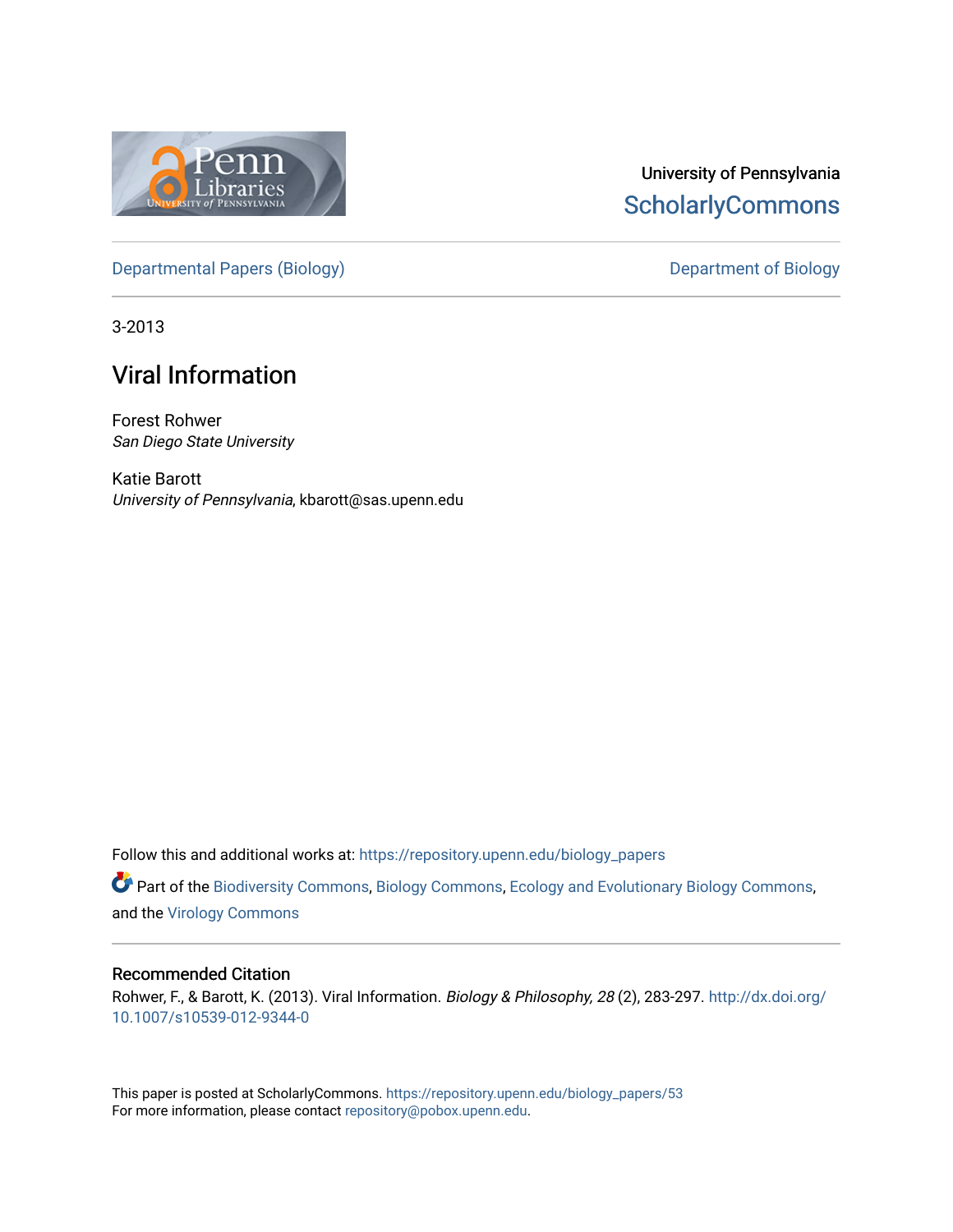## Viral Information

## Abstract

Viruses are major drivers of global biochemistry and the etiological agents of many diseases. They are also the winners in the game of life: there are more viruses on the planet than cellular organisms and they encode most of the genetic diversity on the planet. In fact, it is reasonable to view life as a viral incubator. Nevertheless, most ecological and evolutionary theories were developed, and continue to be developed, without considering the virosphere. This means these theories need to be reinterpreted in light of viral knowledge or we need to develop new theory from the viral point-of-view. Here we briefly introduce our viral planet and then address a major outstanding question in biology: why is most of life viral? A key insight is that during an infection cycle the original virus is completely broken down and only the associated information is passed on to the next generation. This is different for cellular organisms, which must pass on some physical part of themselves from generation to generation. Based on this premise, it is proposed that the thermodynamic consequences of physical information (e.g. Landauer's principle) are observed in natural viral populations. This link between physical and genetic information is then used to develop the Viral Information Hypothesis, which states that genetic information replicates itself to the detriment of system energy efficiency (i.e., is viral in nature). Finally, we show how viral information can be tested, and illustrate how this novel view can explain existing ecological and evolutionary theories from more fundamental principles.

## Keywords

virus, phage, information, ecology, evolution

## **Disciplines**

Biodiversity | Biology | Ecology and Evolutionary Biology | Virology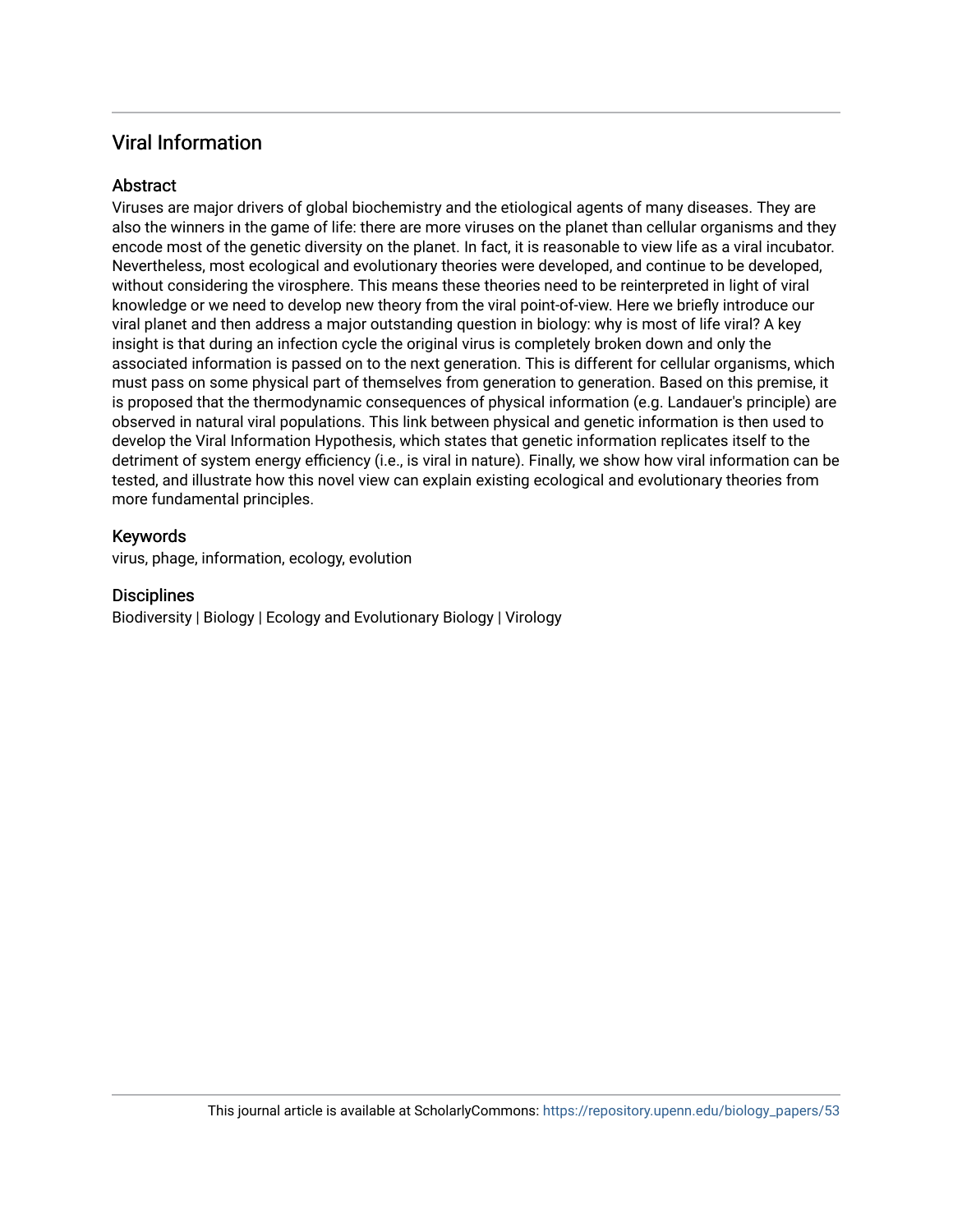## Viral information

Forest Rohwer • Katie Barott

Received: 16 April 2012 / Accepted: 24 September 2012 / Published online: 31 October 2012 © The Author(s) 2012. This article is published with open access at Springerlink.com

Abstract Viruses are major drivers of global biogeochemistry and the etiological agents of many diseases. They are also the winners in the game of life: there are more viruses on the planet than cellular organisms and they encode most of the genetic diversity on the planet. In fact, it is reasonable to view life as a viral incubator. Nevertheless, most ecological and evolutionary theories were developed, and continue to be developed, without considering the virosphere. This means these theories need to be to reinterpreted in light of viral knowledge or we need to develop new theory from the viral point-of-view. Here we briefly introduce our viral planet and then address a major outstanding question in biology: why is most of life viral? A key insight is that during an infection cycle the original virus is completely broken down and only the associated information is passed on to the next generation. This is different for cellular organisms, which must pass on some physical part of themselves from generation to generation. Based on this premise, it is proposed that the thermodynamic consequences of physical information (e.g., Landauer's principle) are observed in natural viral populations. This link between physical and genetic information is then used to develop the Viral Information Hypothesis, which states that genetic information replicates itself to the detriment of system energy efficiency (i.e., is viral in nature). Finally, we show how viral information can be tested, and illustrate how this novel view can explain existing ecological and evolutionary theories from more fundamental principles.

Keywords Virus · Phage · Information · Ecology · Evolution

Department of Biology, San Diego State University, 5500 Campanile Drive, San Diego, CA 92182, USA

e-mail: frohwer@gmail.com

F. Rohwer  $(\boxtimes) \cdot K$ . Barott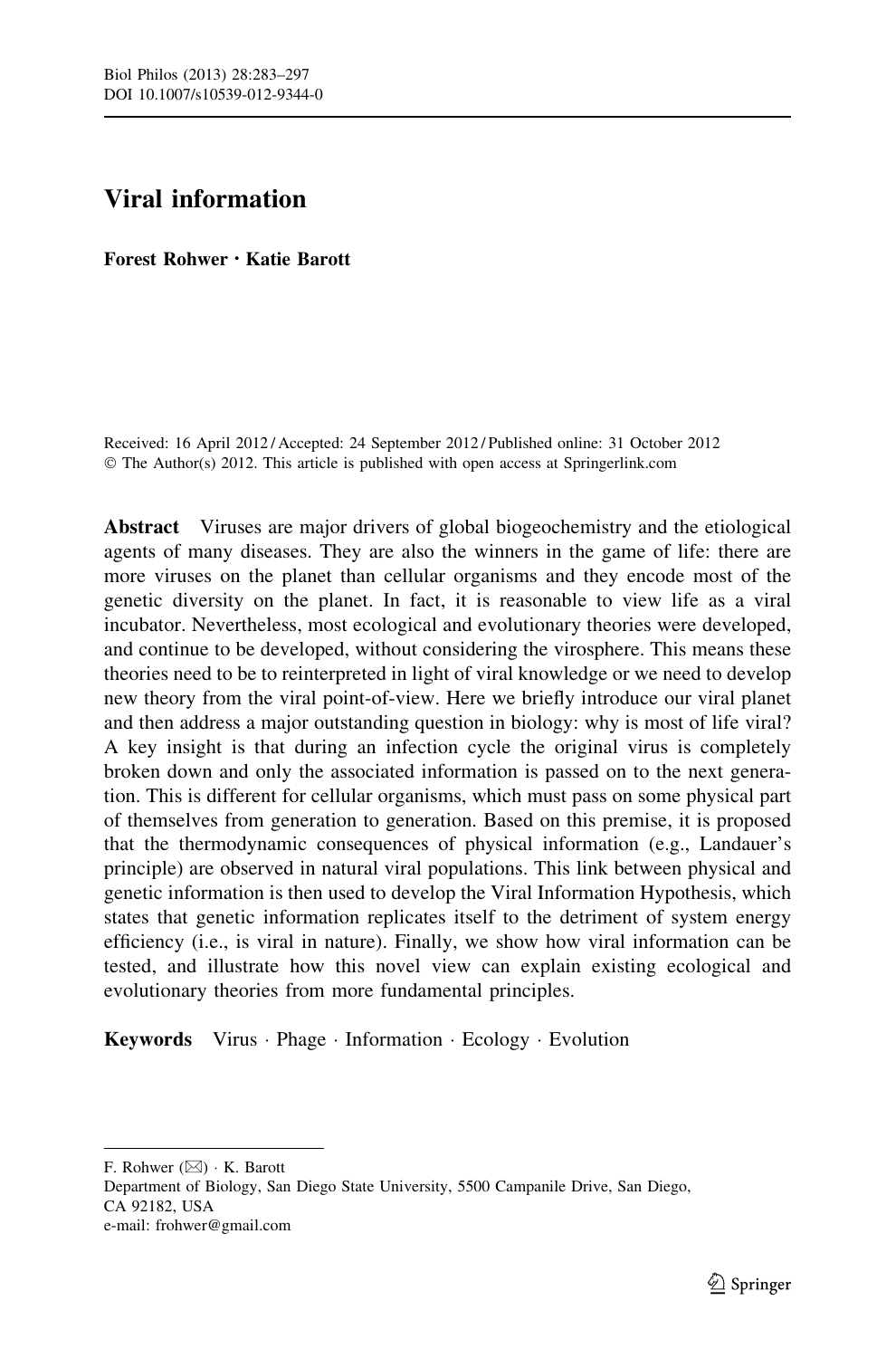#### Viruses as information

Viruses are the only biological entities that replicate purely as information. When a virus enters its host, the virion completely disassembles and the nucleic acid is copied into new genomes, which are then packaged and released as new virions. Physically, there is nothing in the original form of the virion that has to be passed on from one generation to another. Not one single molecule, atom, or quark must be transferred between the old and new. The only thing that must be moved between viral generations is the information to build the next set of viruses. The rest of biology operates differently. Every new cell physically shares all of its molecules with the original mother cell at the moment of division.

Here we propose the Viral Information Hypothesis, which argues that:

- (1) Physical information is about position in the Universe.
- (2) Biology creates physical information by changing the position of matter, effectively working as Maxwell's Demon.
- (3) Viral information converts different types of physical information into itself at the cost of overall energetic efficiency.
- (4) There is a thermodynamic cost to destroying physical information, which is quantified by Landauer's Principle. Extremely large populations like viruses experience selection at the Landauer limit and this is observable.

#### Welcome to the viral world

Humans observe nature at the meso-scale (e.g., mm to km). Our brains are good at processing this sort of data, from observing blossoming cherry trees, to scuba diving on a coral reef, to measuring the beaks of finches. But our senses have led us astray because until recently we have been overlooking most of life. On the cherry tree's blossom, roots, branches, and leaves are millions of viruses and their microbial prey. When swimming over a coral reef, every milliliter of seawater is home to ten million viruses (Bergh et al. [1989](#page-14-0); Hara et al. [1991;](#page-14-0) Fuhrman [1999\)](#page-14-0) and every surface, including the mucus on corals and fish, is covered by even more viruses (Wilson et al. [2005;](#page-16-0) Marhaver et al. [2008](#page-15-0); Patten et al. [2008](#page-15-0); Willner et al. [2010\)](#page-16-0). And much of the DNA flying about in Darwin's famous finches actually belongs to microbes and viruses.

Viruses are particularly easy to overlook because they are completely outside our sensory range. This is a problem, because by missing the virosphere biologists have effectively ignored the most abundant and diverse biological entities on Earth. Conservatively, there are  $1.0 \times 10^{31}$  of them. This is based on estimates of  $\sim$  1.0  $\times$  10<sup>30</sup> microbes on the planet (Whitman et al. [1998](#page-15-0)) and an average of  $\sim$  10 viruses per prokaryotic cell (Weinbauer [2004](#page-15-0)). An alien visiting our planet, given a different sensory range that could directly detect viruses, would likely consider

 $1$  Doing some back-of-the-envelope calculations for the zebra finch, *Taeniopygia guttata*, we estimated that about 10 % of the total DNA in a finch is microbial or viral.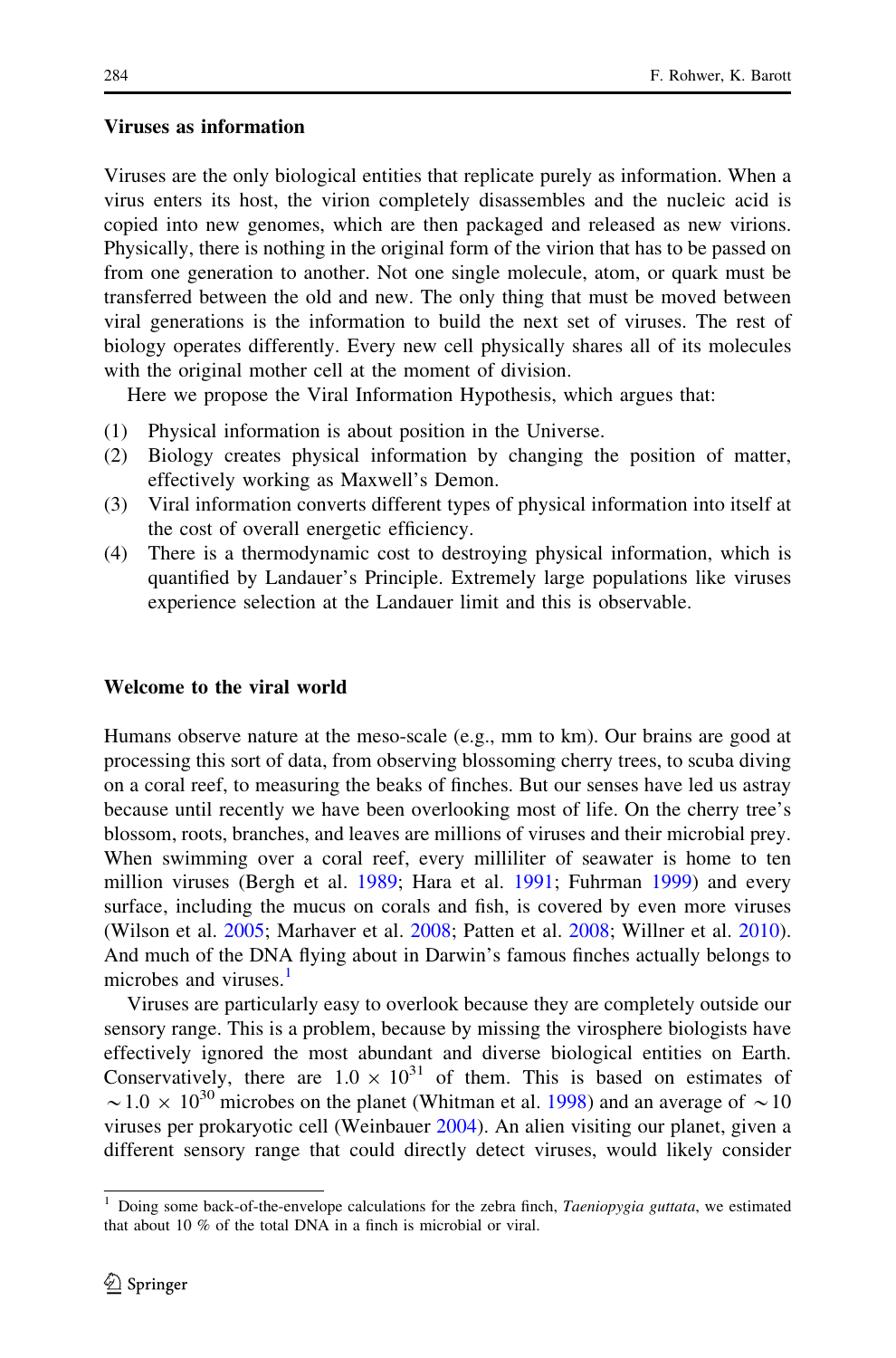them the dominant form of life. (Note to reader: if you are fluent in the history and biology of viruses, feel free to skip the following section as we review these topics.)

How do we know that there are this many viruses? Initially, they were counted using electron microscopes (Bergh et al. [1989\)](#page-14-0). Now they are routinely counted using epifluorescent microscopy (Noble and Fuhrman [1998\)](#page-15-0). For example, to enumerate the viruses in a milliliter of seawater, the sample is pulled through a glass filter with 0.02 micron pores (small enough to capture viruses). Then the filter is treated with a DNA stain that lights up under fluorescent light on the microscope. Technically, what biologists actually count are virus-like particles (VLPs). A VLP is something that looks like a virus but has not formally been characterized and shown to act like a virus; that is to infect and then replicate inside a host cell. Even though viruses are incredibly small,  $10^{31}$  make them a huge crowd. If you line up all the viruses in single-file, the line would reach a thousand times across our home galaxy.

While the total number of viruses is enormous, what is really incredible is their dynamics (Weinbauer [2004](#page-15-0)). Our best estimates are that every week  $10^{31}$  viruses fall apart and  $10^{31}$  new ones are made to replace them. This means that roughly  $1.7 \times 10^{25}$  new viruses are produced every second. For each new virus, approximately 50,000 base pairs of DNA have to be synthesized (Steward et al.  $2000$ ). Thus, each second more than  $10^{30}$  base pairs of viral DNA are made on planet Earth. Since the vast majority of these viruses infect microbes (Bacteria and Archaea, two of the three domains of life), the making of these viruses entails the death of approximately  $10^{24}$  microbial cells each second. This enhances the microbial diversity and productivity of ecosystems. It also is a huge factor in global energy and nutrient cycling (Fuhrman [1999](#page-14-0)). The point of these exercises is to show just how numerous, massive, and dynamic these  $10<sup>31</sup>$  viruses really are. When considering the virosphere, extremely unlikely events become probabilistic certainties.

Even though viruses dominate our home in the universe, most people consider them only when they cause some sort of disease.<sup>2</sup> But in fact, most viruses are actually phage: viruses that infect the Bacteria. In 1915 the Englishman Frederick Twort discovered an ''ultra-microscopic virus'' that converted bacteria into fine granules (Twort [1915](#page-15-0)). In his usage, the word 'virus' seems to have meant simply an infectious agent. He wrote about ''a minute bacterium that will only grow on living material…or a form of life more lowly organized than the bacterium'' (1915: 1242). The virus was destroyed at 60  $^{\circ}$ C and could not be cultured except on the bacteria. ''On the whole it seems probable, though by no means certain, that the active transparent material is produced by the micrococcus, and since it leads to its own destruction and can be transmitted to fresh healthy cultures, it might almost be considered as an acute infectious disease of micrococci'' (1915:1243). That is, the bacteria were getting sick.

The French-Canadian Felix d'Herelle went further and showed that a filterable ''antagonistic microbe'' capable of killing the bacteria Shigella dysenteriae was

<sup>&</sup>lt;sup>2</sup> Attempts to identify the bacteriological pathogen of diseased tobacco plants led to the identification of the first virus by Beijerinck in 1898. The infectious agent was described as a filterable contagium vivum fluidum, and was later named the tobacco mosaic virus (Bos [1999\)](#page-14-0).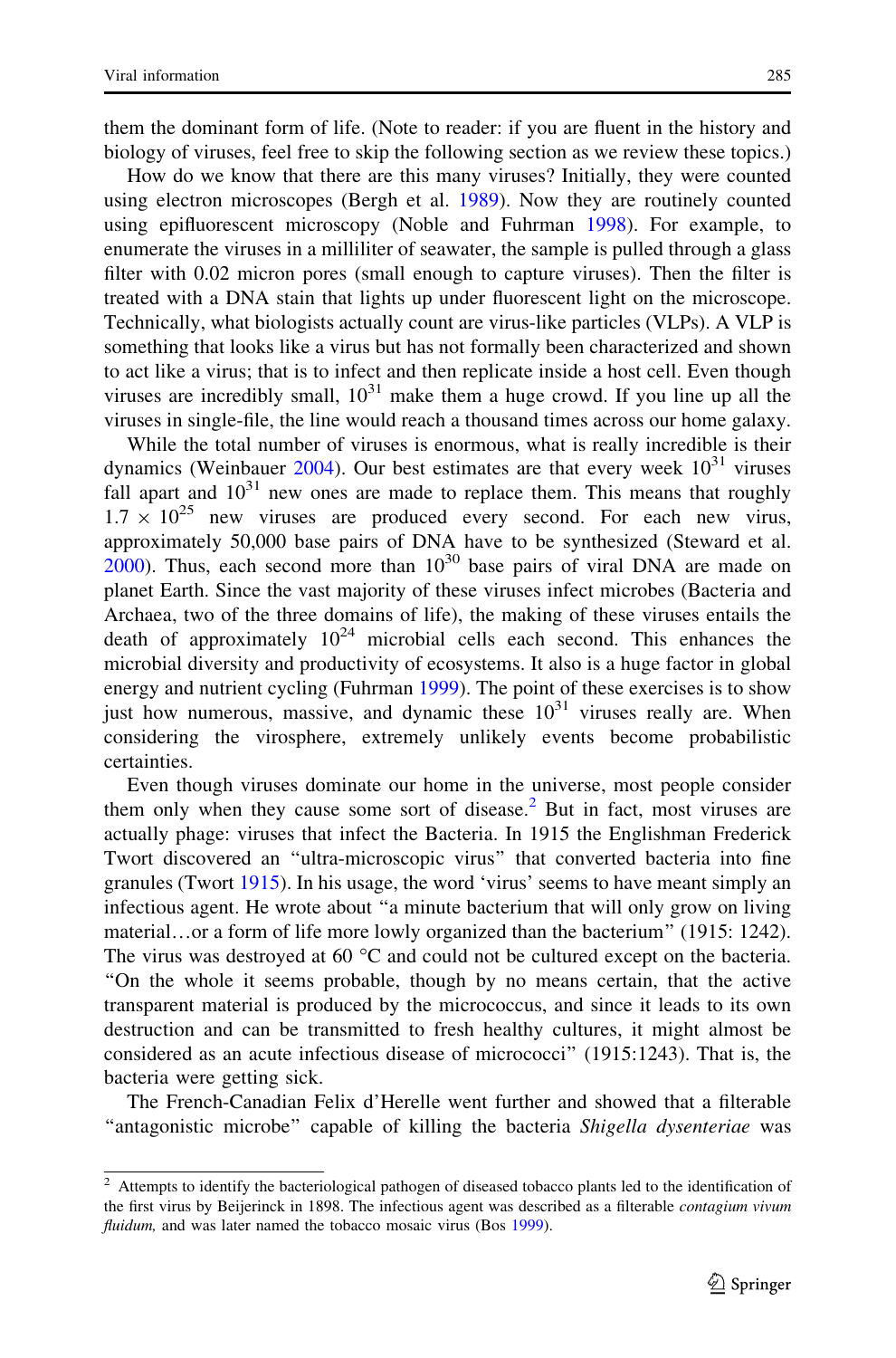isolatable from patients who developed enteritis following dysentery infections (d'Herelle [1917\)](#page-14-0). He performed the first plaque assays and showed that titers of this agent were highest during patient recovery. Culturing the agent required living dysentery bacteria, but under these conditions the agent could be cultured through 50 successive transfers. d'Herelle wrote: ''the disappearance of the dysentery bacilli is coincident with the appearance of an invisible microbe…This microbe, really a microbe of immunity, is an obligate **bacteriophage**"—the first use of the term (d'Herelle [1917](#page-14-0): 159).

Bacteriophage means ''bacteria eating'' and is usually shortened to phage. They are a subclass of viruses that infect the Bacterial domain of life (Woese et al. [1990\)](#page-16-0). The early virus hunters quickly realized the phage were very diverse, with each one finicky about which host it would infect. This specificity of phages for specific strains of bacteria was one of the early ways of microbiological identification, which was carried out through a procedure called phage typing (Williams and Rippon [1952\)](#page-16-0). Basically, this can be done by culturing bacteria in a test tube and then adding different phage. If the tube clears, it means all the bacteria have been killed by the phage. Using this approach, thousands of phage and their host strains have been classified. Determining host range is one of the most a useful approaches for characterizing the virosphere.

Another way to characterize viruses is to visualize them with an electron microscope (EM) (Bradley [1965\)](#page-14-0). Viruses outside a host cell are called virions and they are some of the most wondrous creatures ever discovered. The archetypical phage looks like a lunar lander, with a protein capsid protecting the double stranded DNA genome (Fig. [1\)](#page-6-0). It has a tail, which is used to transfer the viral genome into the host cell, and tail fibers that help the phage find the correct host (Fig. [1\)](#page-6-0). Viral capsids usually form one of two basic architectures: rods or icosahedra, the size of which can vary by more than an order of magnitude, and which can package genomes that also differ more than 30-fold in size (Fauquet et al. [2005\)](#page-14-0) (Fig. [1](#page-6-0)). In forming rod-shaped particles, the capsid proteins are arrayed in a helix around the viral DNA or RNA. TMV (tobacco mosaic virus) is the classic example of this shape (Klug [1999\)](#page-15-0). The other common capsid structure is an icosahedron surrounding a nucleic acid core (Fauquet et al. [2005](#page-14-0)). Among the five thousandplus phages that had been described and viewed under the EM by 2000, 96 % are ''tailed phages'' (Ackermann [2001\)](#page-14-0), composed of an icosahedral head containing the genome, and possessing a tail that functions to identify the host and deliver the genome to the cell interior. The tail structures divided the lunar-lander phage into three main groups: the lambda-like phage, which have long, flexible tails; the T7 like phage, which have short, contractile tails; and the T4-like phage, which have long contractile tails (Ackermann [2007](#page-14-0)). Often the capsid proteins and genomic nucleic acids self-assemble in vitro to form infectious virions (Hung et al. [1969;](#page-14-0) Kushner [1969;](#page-15-0) Lebeurier et al. [1977;](#page-15-0) Klug [1999](#page-15-0)). Neither additional information nor an energy source is required. Viruses that infect animals and plant often have the icosahedral structure enclosed in an envelope of lipids (Fig. [1\)](#page-6-0).

The virions are exquisitely designed predators that seek out and kill their hosts. Overall, the virions have a slightly negative charge so that they repel each other when the host cell is lysed (Todd [1927;](#page-15-0) Krueger et al. [1929;](#page-15-0) Clifton and Madison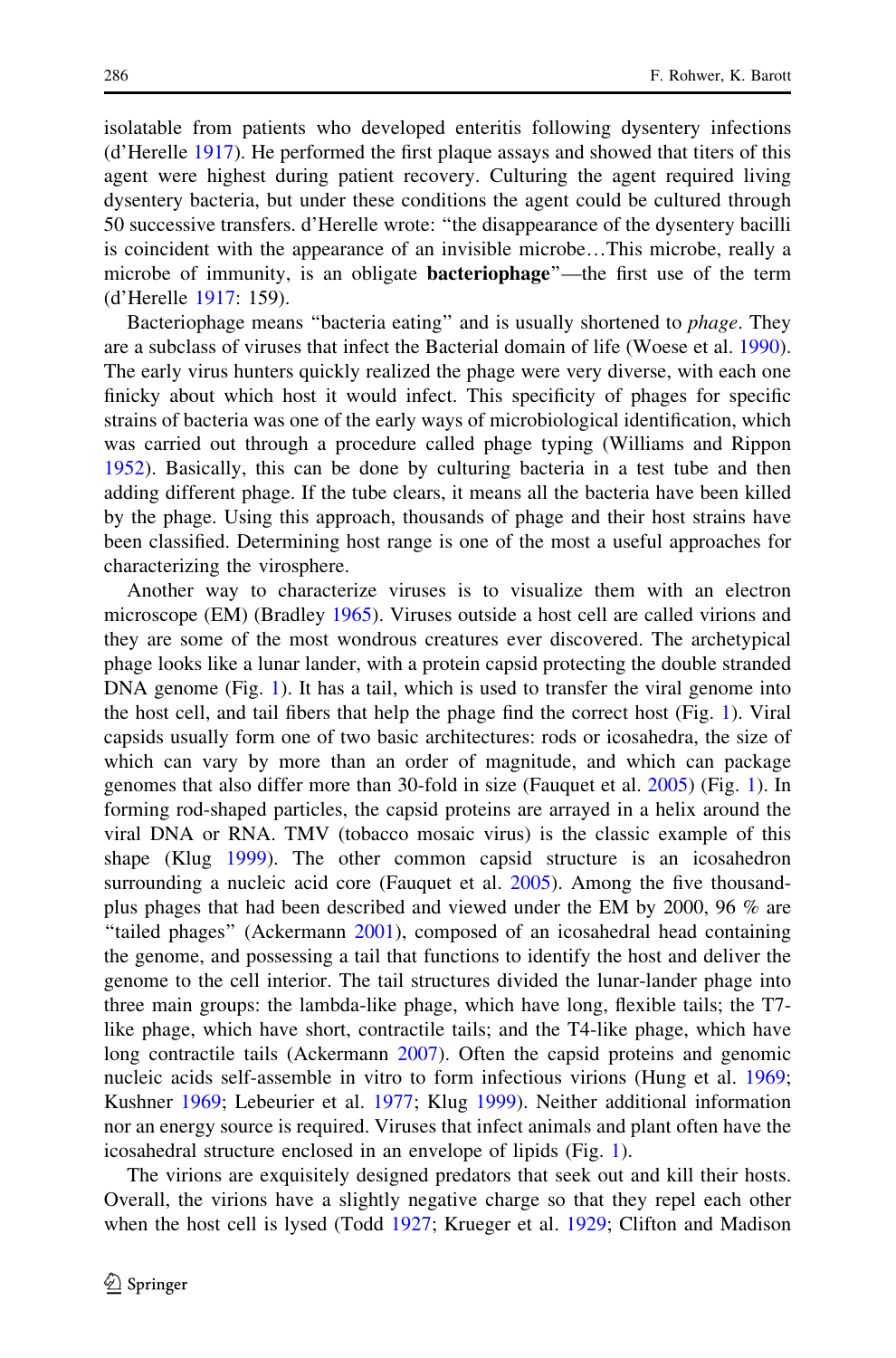<span id="page-6-0"></span>

Fig. 1 Examples of the main types of viruses: tailed phage that infect bacteria, filamentous viruses that infect all domains of life, and enveloped viruses that infect animal and plant cells. There are actually hundreds of variants on these basic themes and interested readers should look at the International Committee on Viral Taxonomy (ICTV) website and/or Viral Taxonomy books. Of particular interest are the numerous novel virions associated with Archaea viruses

[1931\)](#page-14-0). This allows them to spread out and avoid entanglement in the lysed cell's released contents. More subtly, it appears that the charges are arranged so that the virions are actually dipoles (De Groot et al. [1977\)](#page-14-0); that is they have a negative charge around the capsid head and a slightly positive charge at the tails (Serwer and Pichler [1978](#page-15-0); Kosturko et al. [1979\)](#page-15-0). This presumably orientates them tail-first when making an attack on the bacterial host cell (which is slightly negative).

During the attack phase, the virion is first electrostatically attracted to the cell's surface (Krueger  $1931$ ; Delbrück  $1940$ ). It rolls along the outside and the tail searches for specific receptors. If the host is the correct bacterial species, then the phage will find the receptor and clamp down on it (Heller [1992\)](#page-14-0). When this happens the phage's tail will drill through host cell's membranes and cell wall so that the viral genome can be delivered into the cytoplasm (Letellier et al. [2004](#page-15-0)). To achieve this, the outside of the contractile tails rearrange their molecular structure so that the tube inside the sheath can pierce the cell (Kanamaru et al. [2002;](#page-14-0) Leiman et al. [2004\)](#page-15-0). This allows for the DNA to be injected with incredible force (Kindt et al. [2001;](#page-14-0) Letellier et al. [2004](#page-15-0)). The process is not dissimilar to the secondary jaws of Ridley Scott's Aliens; terrifying if you happen to be the size of a microbe.

In addition to tails, the phage capsids are often decorated with secondary structures that facilitate the attack. This includes hooks that grab hold of bacterial flagella so that the phage is pulled down to the host (Schade et al. [1967](#page-15-0); Lotz et al. [1977\)](#page-15-0). Other molecular accessories probably help the virion survive different environmental conditions or act as camouflage to throw off protective ectoenzymes produced by the host. The constant war between the virion's capabilities for finding and infecting the cell, and the retaliation by the host, leads to evolutionary dynamics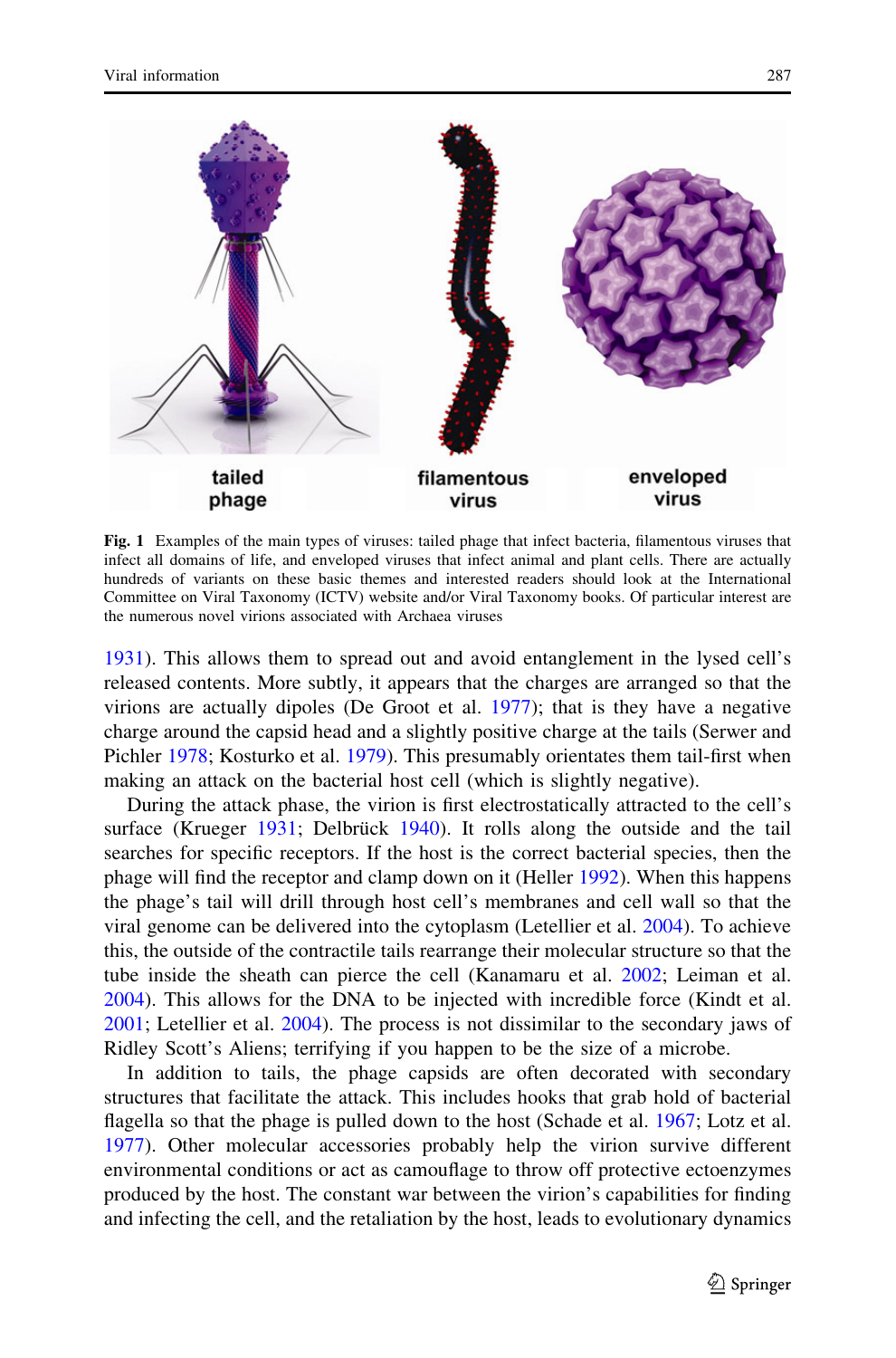known as Red Queen (Van Valen [1974\)](#page-15-0) and ecological cycles called Lotka-Volterra/Kill-the-Winner (Bratbak et al. [1990](#page-14-0)).

There were several problems that had to be circumvented in order to study the diversity and dynamics of the global virome. To culture a virus you need to grow its host and at the present time we only routinely cultivate roughly 1 % of the microbes from the environment (Fuhrman and Campbell [1998\)](#page-14-0). And once conditions to culture the microbe are identified, they have to be modified to encourage infection by a virus. Because of these challenges, the culturing route would be a daunting and defeating path to take. What about sequencing the viral DNA? Sequencing of the 16S ribosomal RNA gene (rDNA) is a common technique used to analyze the diversity of microbial communities, and it capitalizes on the high conservation of this one gene amongst all microbes, thereby avoiding comparison of entire genomes to get at community diversity (Pace et al. [1986](#page-15-0); Woese [1987\)](#page-16-0). However, it not possible to take a similar approach with viruses because there is no gene in common between all groups (Rohwer and Edwards [2002](#page-15-0)). To get around this limitation, a technique for shotgun sequencing random fragments from the pool of all of the viral genomes in the community was developed (Breitbart et al. [2002](#page-14-0)). This approach is called metagenomics.

Analysis of the entire genetic pool (the metagenome) of a sample was first performed on viral communities isolated from seawater in San Diego (Breitbart et al. [2002](#page-14-0)). This early study showed that the vast majority of viral sequences (80 % or more) were not recognizable using common bioinformatic searches. That is to say that the uncultured viral DNAs were so dissimilar from every single known sequence accumulated in various databases of known viral, bacterial, and eukaryotic sequences (e.g., GenBank) that we have no idea what they do or to whom they belong. Despite the incredible volume of sequences added to the databases since these metagenomes were first sequenced, most viruses remain unknown. On the other hand, microbial metagenomes, which followed closely behind the first viral metagenomes, were much less mysterious with  $\langle 20 \%$  of sequences not matching anything in the databases (Dinsdale et al. [2008\)](#page-14-0). Because viruses are incredibly abundant, much more so than microbes, and because the majority of the information contained in viral genomes is unknown, viruses are the final frontier of unexplored genomic diversity and are the largest genetic repository that exists. We are left with the question: why are there so many viruses?

#### Demons and information

Up until this point, we have argued that viruses are extremely abundant, incredibly diverse, and travel through time and space as information. We propose that this relationship between viruses and information is the key to their success, but what does ''information'' mean? In the communication sense, information is a measure of ''surprisal'' (Tribus [1961](#page-15-0)). The greater the surprise at observing an object, the more information it contains. Gold contains more information than does hydrogen (i.e., it is more surprising to find gold). Considering this concept more deeply, it becomes clear that information is actually an accounting of position in the universe. That is,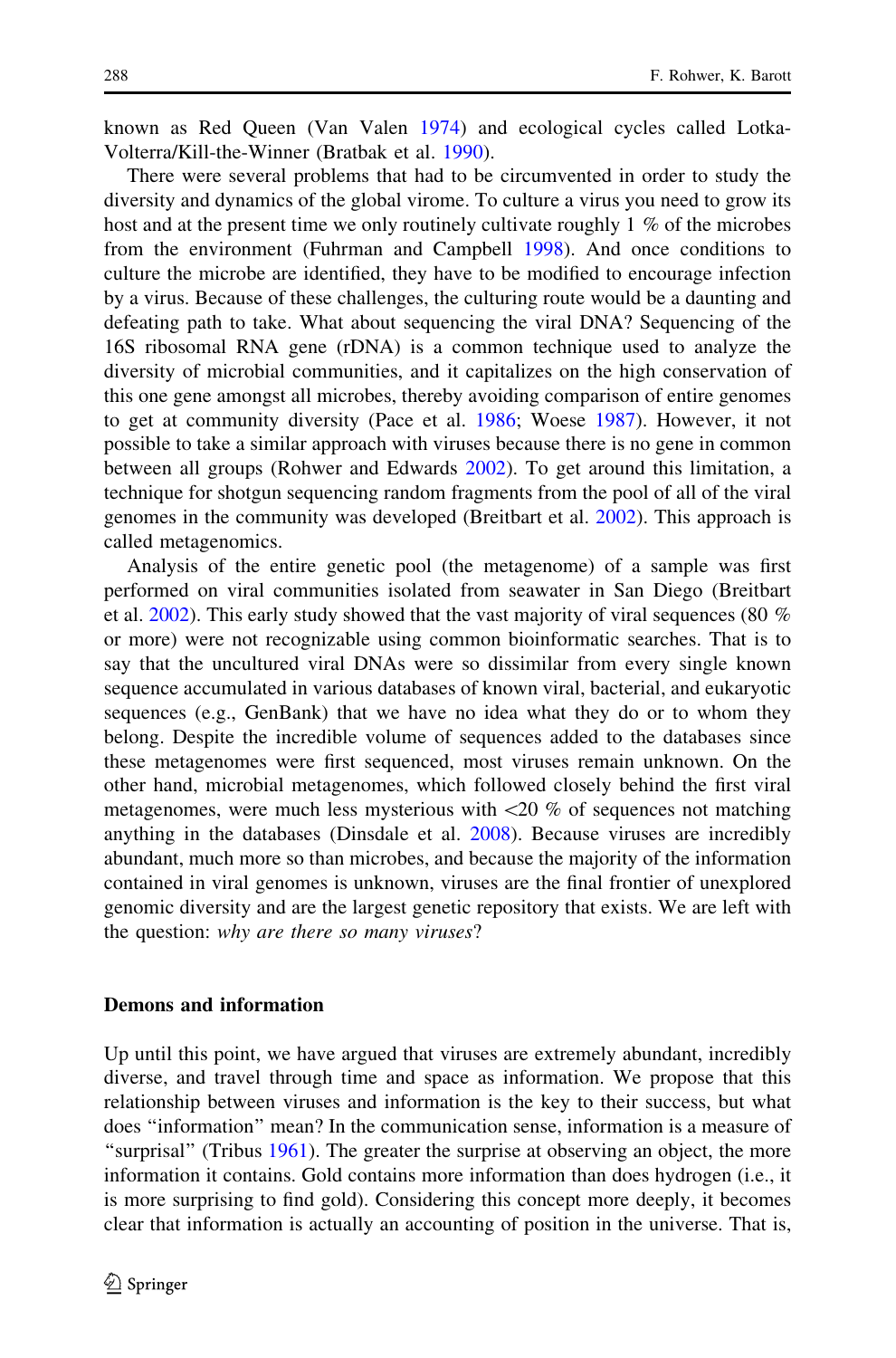

Fig. 2 Illustration of Maxwell's Demon and Landauer's principle. The Demon/enzyme selectively picks "A" molecules with sufficient energy to react with reactant "B", which leads to product "AB". This process slightly cools the ''A'' population. This loss of heat is put back into the system by the surrounding Universe. During degradation/erasure of "AB", "A" goes back into its population and this heat can be measured using methods like isothermal calorimetry

the gold is created by compressing protons, neutrons, and electrons together in space and time. As these particles become locked together, degrees of freedom are lost and a highly unlikely, and therefore a highly informative event, is created. This organizing of matter is time and space is physical information.

Physical information does not come for free. The thermodynamic consequence of physical information was first mathematically defined by Rolf Landauer, who calculated that the minimum energy (E) stored in one bit of information was equal to  $kT\ln(2)$ , where  $k =$  Boltzmann's constant and  $T =$  temperature in Kelvin (Landauer [1996](#page-15-0)). Heat released by the erasure of physical information can best be envisioned by invoking Maxwell's Demon. Originally presented as a challenge to the Second Law of Thermodynamics, the Demon is a hypothetical creature that can pick the ''hot'' molecules from one container and mover them to another. This creates a temperature differential, which could be used to drive some sort of engine. So, with the right Demon, we can create a perpetual motion machine. It was Leo Szilard who showed that the reason this does not happen is because the Demon is actually gaining information about the relative position of the molecules (Szilard [1929\)](#page-15-0). This realization killed the perpetual motion machine and Maxwell's challenge to the Second Law of Thermodynamics.

Now consider a Maxwell's Demon in a biochemical system (Fig. 2). At a certain temperature, the reactant molecules ''A'' have different velocities, as described by Boltzmann's distribution. The fastest/hottest ''A'' molecules are on the right side of the distribution. For our purposes, the molecules above the activation energy  $(E_A)$ are the ones with sufficient velocity to be active in a chemical reaction. Now imagine a Maxwell's Demon that selectively picks "A" molecules within the  $E_A$ population and passes them to a second reactant pool ''B''. This creates the product and effectively traps both molecules in product ''AB''. In doing so, the demon has increased the information of the system. When ''AB'' degrades into its components, "A" will re-enter the original population and heat it up.<sup>3</sup> This increase in

<sup>&</sup>lt;sup>3</sup> Sometimes it is easier to think of this as only two molecules of A. When one molecule is taken away, the system gets colder. And when the A molecule returns to the system, it gets hotter.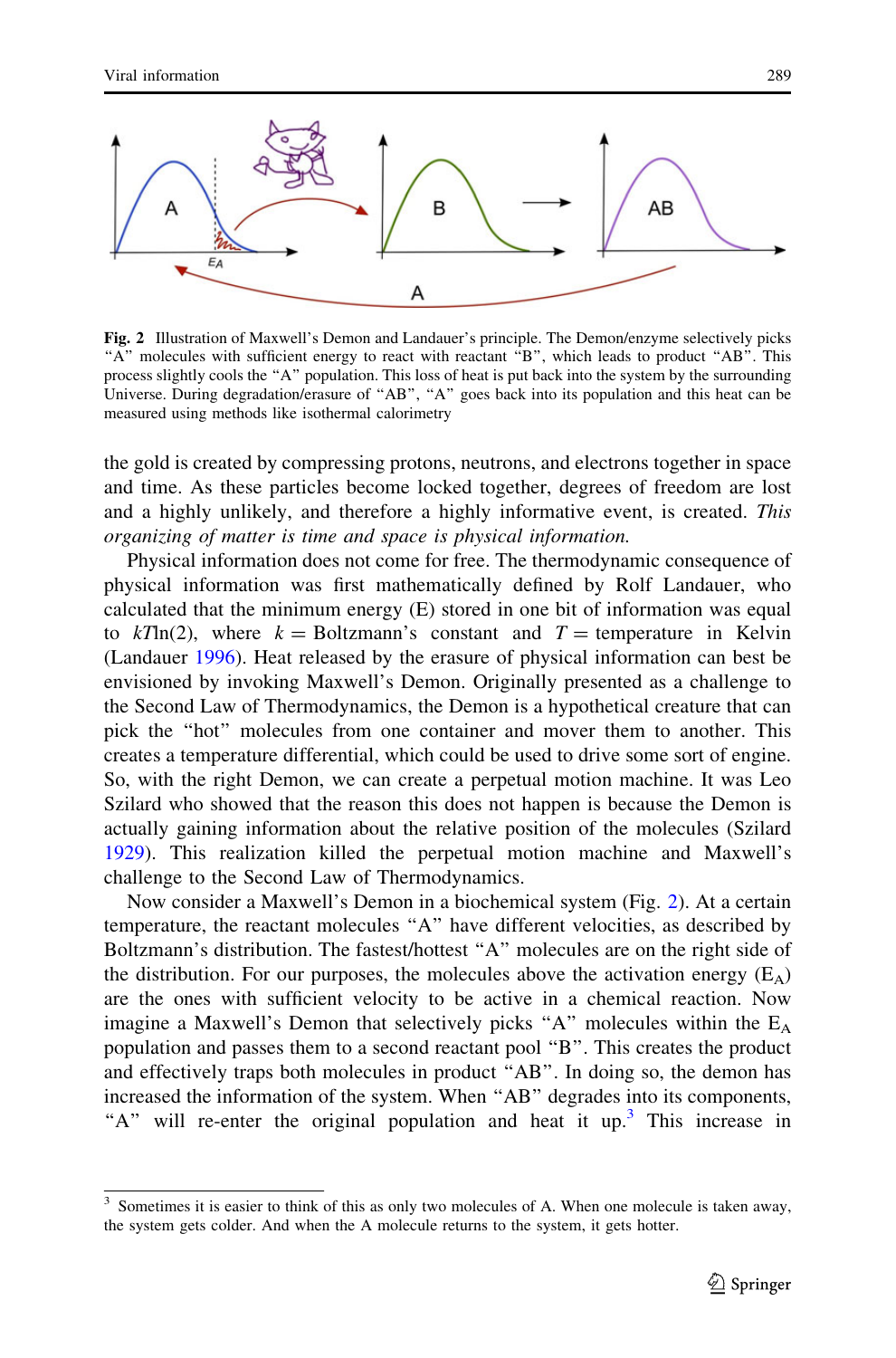temperature is described by Landauer's Principle (Landauer [1996;](#page-15-0) Toyabe et al. [2010\)](#page-15-0).

We propose that biology behaves as Maxwell's Demon, where the Demons are enzymes that selectively grab  $E_A$  molecules to form products. This creates physical information, which can be used to do work (Toyabe et al.  $2010$ ; Bérut et al.  $2012$ ). The one caveat to this *work-from-information* schema is that it requires elaborate scaffolds like a computer. We suggest that genetic information is the set of instructions to construct the scaffold for Maxwell's Demons such that they convert different types of physical information into more instances of itself. This new information has a thermodynamic cost when it is erased and the amount of heat released by the destruction of information is also described by Landauer's Principle (Landauer [1996;](#page-15-0) Toyabe et al. [2010\)](#page-15-0). It should be possible to observe the link between physical information and thermodynamics and use it to better understand biology and in particular the success of viruses.

#### Viral versus physical information

Let us compare and contrast physical and viral information. Gravity organizes the physical properties of the universe. Gravity clumps matter, which enhances the importance of the other three fundamental interactions. By organizing matter in time and space, gravity creates physical information. The cloud of subatomic particles from the Big Bang could have spread out evenly throughout the universe. Instead, small imperfections allowed gravity to pull some particles together; and these attracted others. Accretion discs developed and collapsed into stars, where gravity fused the matter together forming heavier elements and led to the production of electromagnetic radiation. These processes increase the physical information content within the universe through strictly physical processes (Fig. [3](#page-10-0)a). Gravity also reinforces itself—bigger things attract more objects, creating a positive feedback loop. Biology also reinforces itself by organizing compounds and concentrating them. Just like gravity, life creates organization of particles in the universe through juxtaposition and rearrangement. The organization of matter by biology leads to viral information because it converts physical information into itself at the cost of maximal efficiency from a thermodynamic point of view.

#### Viral information and the rest of biology

The two primary sources of physical information used for conversion into viral information are electromagnetic radiation from fusion (the basis for phototrophy) and the redox byproducts of fission (the basis for chemotrophy) (Fig. [3](#page-10-0)a). Let us examine the largest biome on earth (potentially), the deep, hot biosphere that exists within the Earth's crust (Gold [1992;](#page-14-0) Chapelle et al. [2002](#page-14-0)), as an example of how the viral information feedback might work. In this ecosystem, a very simple energy source, split water, provides the energy to create cellular biomass. At the temperature and pressure of this system, the only known predators of the microbial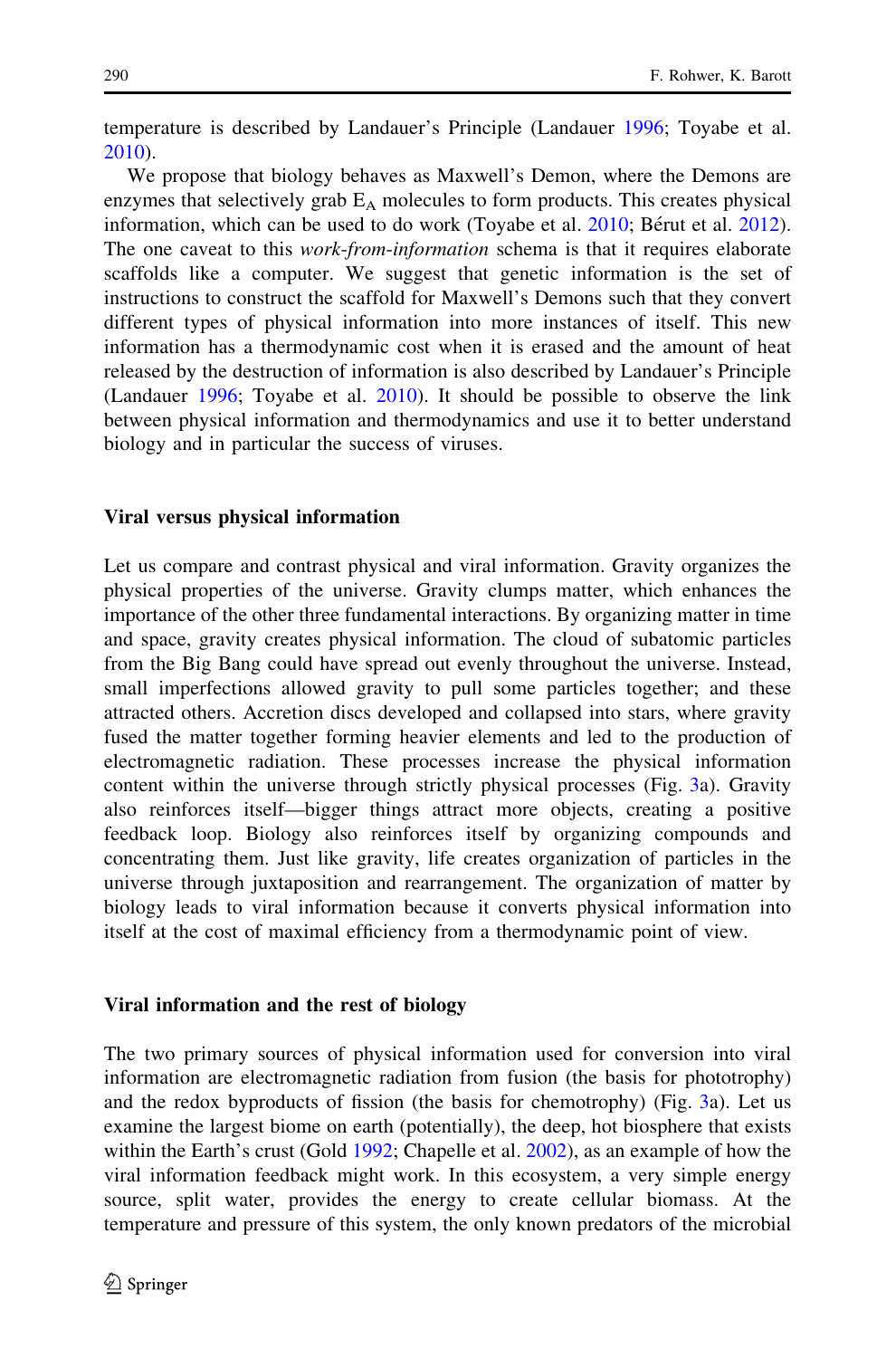<span id="page-10-0"></span>

Fig. 3 From gravity to viral information: dust to phage. a Schematic of how gravity leads to viral information. b Schematic of how viruses shape ecology (1-3) and evolution (3), leading to diversification and an increase of viral information (4)

inhabitants are the viruses. From this simple food web, the main ''rules'' of ecology and evolution are apparent (Fig. 3b). These are (1) niche exclusion, (2) niche creation, and (3) Red Queen/Kill-the-Winner (KTW) dynamics, which ultimately result in and are driven by (4) viral information.

In the first step, one microbial population makes a living by using up resources from the local environment (e.g., split water). This leaves the system depleted of these items, generating competition and niche exclusion; the microbe that exploits these resources the fastest wins. At the same time, the viruses in the system essentially punish the most successful microbe by killing it (Bratbak et al. [1990;](#page-14-0) Rodriguez-Brito et al. [2010](#page-15-0)). Viral lysis releases cellular debris into the surrounding environment, and the new microbes that capitalize on this new set of resources then begin the process anew, excluding others from their new niche, creating a new set of waste products and resources, and feeding a new population of viruses. Effectively, the viruses are creating conditions to replicate themselves.

The pressure of predation also leads the microbe to alter parts of itself to avoid viral recognition (i.e., Red Queen Dynamics, or running to stay in the same place),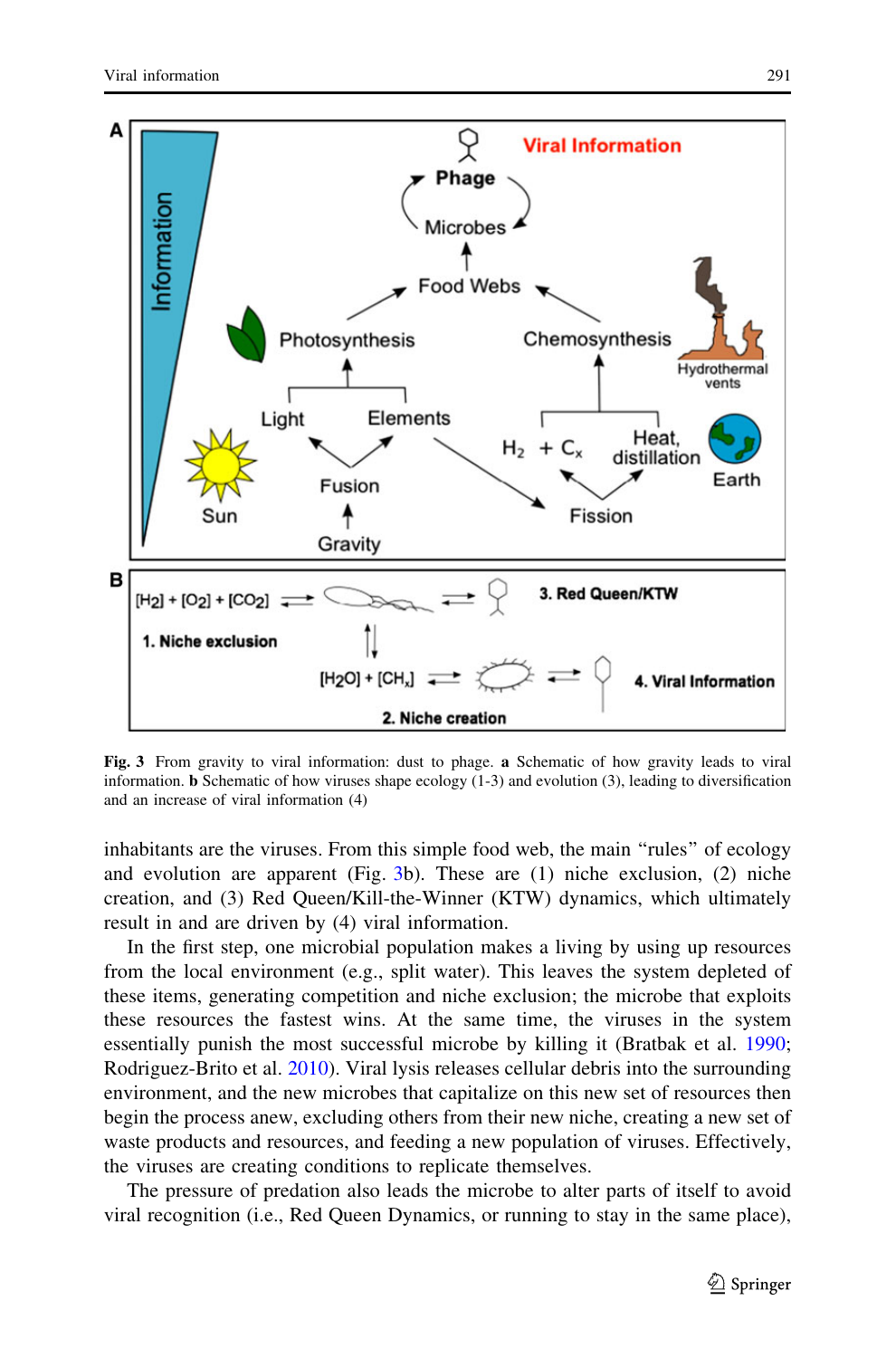![](_page_11_Figure_1.jpeg)

Fig. 4 Searching for viral information. The *line* indicates where the amount of physical information and genetic information contained within cells are equal. Communities above the line contain more physical than genetic information due to low genetic diversity (few species but many individuals), with each individual requiring a certain amount of energy regardless of its genetic composition. Communities below the line contain more genetic information. It is here that the energetic cost of information becomes apparent, and where we expect to find viral information

while the virus adapts to recognize the new microbes. In other words, viruses drive the evolution of microbial genomes and niches, ultimately leading to the increase of viral information. Since viruses can sample more sequence space, they wind up generating the greatest amount of new genetic information, which can then be passed along to the host microbes through horizontal gene transfer (HGT). Ultimately, the community is converting physical information into genetic information. We hypothesize that this step is viral because it is done at a great thermodynamic inefficiency; that is a lot of waste heat is produced. Using the rule of thumb that each trophic transfer loses 90 % of the heat, each joule of viral information gained costs the system 100 J of physical information.

#### Measuring viral information

The destruction of physical information, as discussed above, results in the release of heat according to Landauer's Principle. This heat can be measured by calorimetry. Specifically, isothermal calorimetry tells us about the conversion rate of physical information of a community into heat.<sup>4</sup> Genetic information of the same community can also be measured, in this case by sequencing the DNA. Based on these two techniques, we propose the following experiment where physical information is followed using calorimetry, and genetic information is followed using metagenomics. When the two are plotted as shown in Fig. 4, we propose that a community dominated by viral information occurs in the lower right region of the graph where

<sup>&</sup>lt;sup>4</sup> In this sense, physical information is the 1/S, where S is entropy. We prefer to use "information" for our accounting of position, because it better explains the concept. However it is completely compatible to express this in terms of S.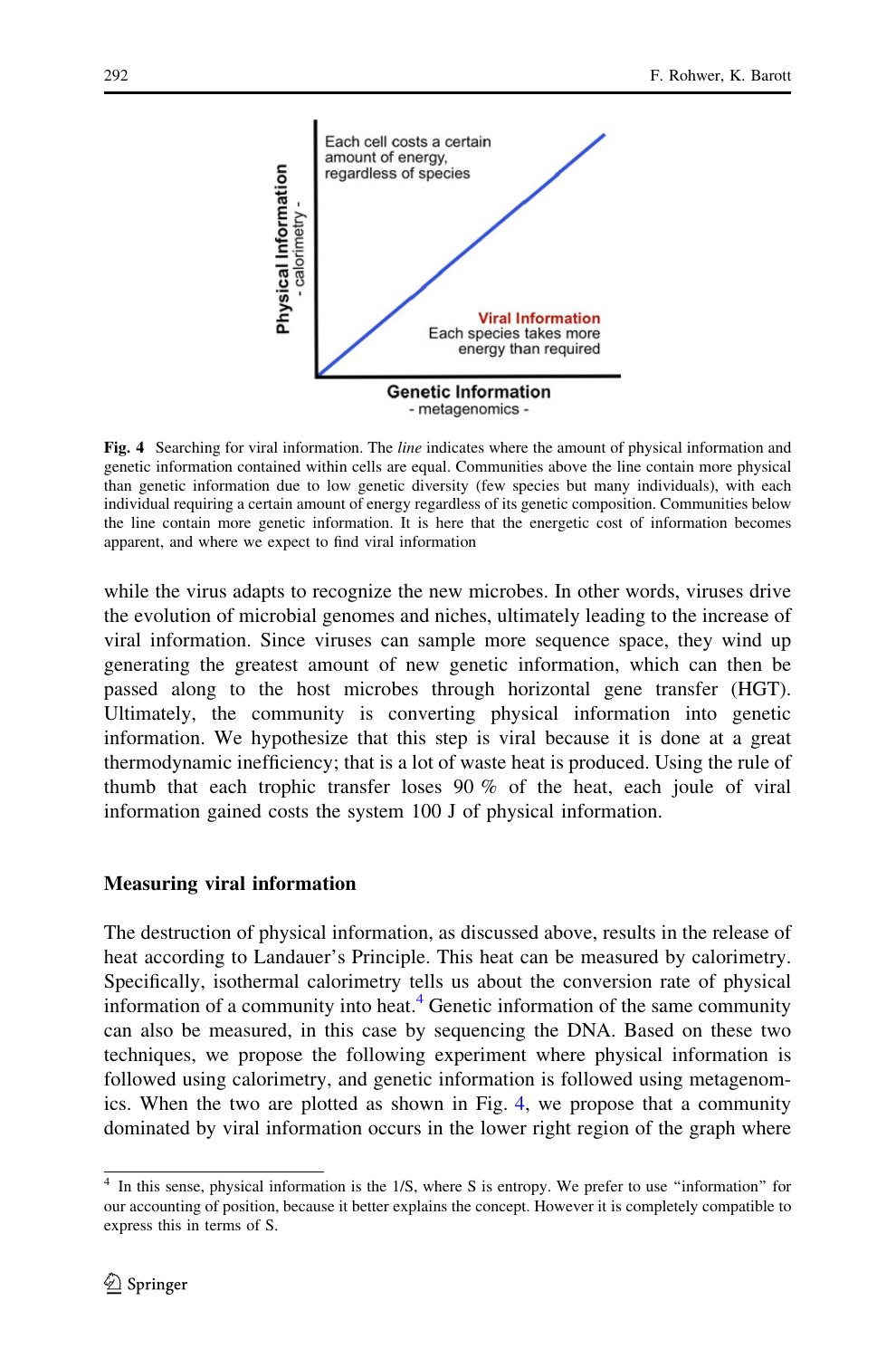genetic information is made at the expense of thermodynamic efficiency (i.e., low conversion to physical information).

Is there any evidence that viral information is real? Djamali and colleagues used isothermal calorimetry to study the heat released by marine microbial and viral communities (Djamali et al. [2012](#page-14-0)). In this experiment, viruses lowered the standing stock of the cellular component by  $\sim$  25 %. At the same time, viruses increased the work output of the system by over 200 %. The decline in cell numbers coupled with the increase in diversity looks very much like viral information. Future experiments of this type offer a framework for testing the Viral Information Hypothesis.

#### Observations of viral information in nature

As one possible example of the consequences of viral information in nature, let us consider the global conservation of viral sequences. Specific PCR ''hunts'' for the same virus and/or virally encoded genes have shown that those viruses/viral genes are relatively common all over the world (Breitbart et al. [2004](#page-14-0); Short and Suttle [2005;](#page-15-0) Casas et al. [2006](#page-14-0)). For example, PCR primers were designed to specifically to amplify two viral sequences named HECTOR and PARIS (Breitbart et al. [2004\)](#page-14-0). These so-called PUP sequences (Polymerases from Uncultured Podophage) were present in most environments investigated and were found to be essentially identical  $(>= 99\%$  conserved at the nucleotide level). Similarly, metagenomic samples have found exactly identical, overlapping viral sequences from widely dispersed parts of the ocean (Angly et al. [2006](#page-14-0)). Finally, genomic sequencing of phage has identified exactly matching sequences in very different phage genomes (Graham Hatfull, personal communication).

The widespread occurrence of nearly identical sequences across the planet requires an explanation. We hypothesize that this extremely faithful global conservation is due to the energy cost associated with information erasure. As we have seen, there are literally an astronomical number of viruses on the planet. It is estimated that each viral population (that is the number of individuals of the same species) is  $10^{23}$ . If each virus in a population has a difference of one bit of information, then the heat released by destroying that additional information would be 1,800 J via Landauer's Principle (Fig. [5\)](#page-13-0). In other words, a viral population that has one mutation per genome replication costs 1.8 kJ more to replicate than a viral population that has no mutations. Over the course of a year, the amount of energy required by the mutating viral population versus the non-mutating population is approximately 100 kJ, assuming that the whole population is replaced once a week. Over a billion years, this is  $10^{14}$  J, which is roughly equivalent to the amount of energy released by an atomic bomb.<sup>5</sup> Energetically efficient populations outcompete those that are less efficient (Meysman and Bruers [2007;](#page-15-0) Vallino [2010\)](#page-15-0); therefore, populations of viruses with reduced mutations rates will outcompete those with higher mutation rates, all other things being equal.

<sup>5</sup> Remember this competition is actually occurring locally for small parts of the total population.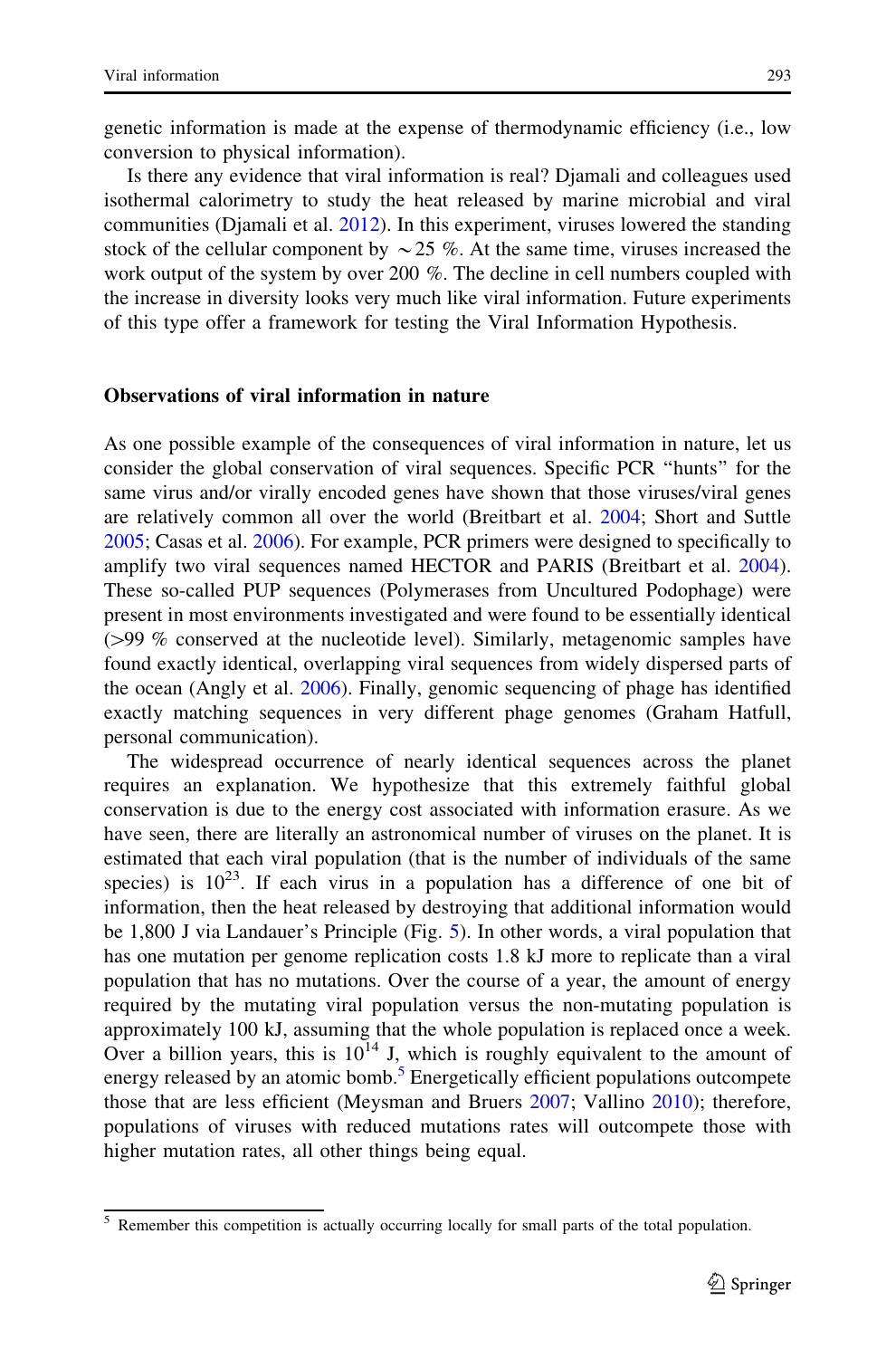<span id="page-13-0"></span>![](_page_13_Figure_1.jpeg)

Fig. 5 The Landauer limit and mutations. A mutation in a DNA population creates at least 2 bits of Physical Information. It costs an extra  $3-6 \times 10^{-21}$  J to erase the "B" population

The extra energetic costs of physical information associated with a mutation might explain why identical viral sequences are observed on a global scale. Physical information in the sense of a mutation is an extremely small selection pressure and we hypothesize that the Landauer limit is the smallest force of selection. Because of their ''information only'' life styles, it is easier to observe the thermodynamic consequences of information in viral communities.<sup>6</sup> Furthermore, we only observe this in Nature because it is extremely hard to raise  $10^{23}$  phage (or any other biological entity) in the laboratory.

#### Conclusion

Envisioning the biosphere as a massive system that ultimately feeds viruses helps us address a major outstanding question: why is biological diversity dominated by viruses? This question would not have even occurred to earlier biologists, simply because they did not know the extent of the virosphere. Modern biology, however, needs to incorporate this natural phenomenon into its canon. The Viral Information Hypothesis has the potential to synthesize ecology and evolutionary theory by incorporating the viruses with the rest of biology in a thermodynamic framework.

Acknowledgments The authors would like to thank their Long-Suffering Listeners—Anca Segall, Peter Salamon, Jim Nulton, Ben Felts, and Beltran Rodriguez-Brito—who have provided a ready and critical audience for these ideas. Merry Youle edited some early versions of this manuscript, and anonymous referees provided many helpful comments. Thank you Willow Segall for some of the art work.

Open Access This article is distributed under the terms of the Creative Commons Attribution License which permits any use, distribution, and reproduction in any medium, provided the original author(s) and the source are credited.

<sup>6</sup> The viruses may not be the only place where Landauer's limit can be observed. Ultraconserved Elements (UCE) occur in plant and animal genomes. There are 481 UCEs (200 bp) between human, mouse and rats, which represents 300 million years of evolution. Reneker et al. identified large numbers of UCEs  $(>100$  bp) shared between plants and animals (Reneker et al. [2012](#page-15-0)).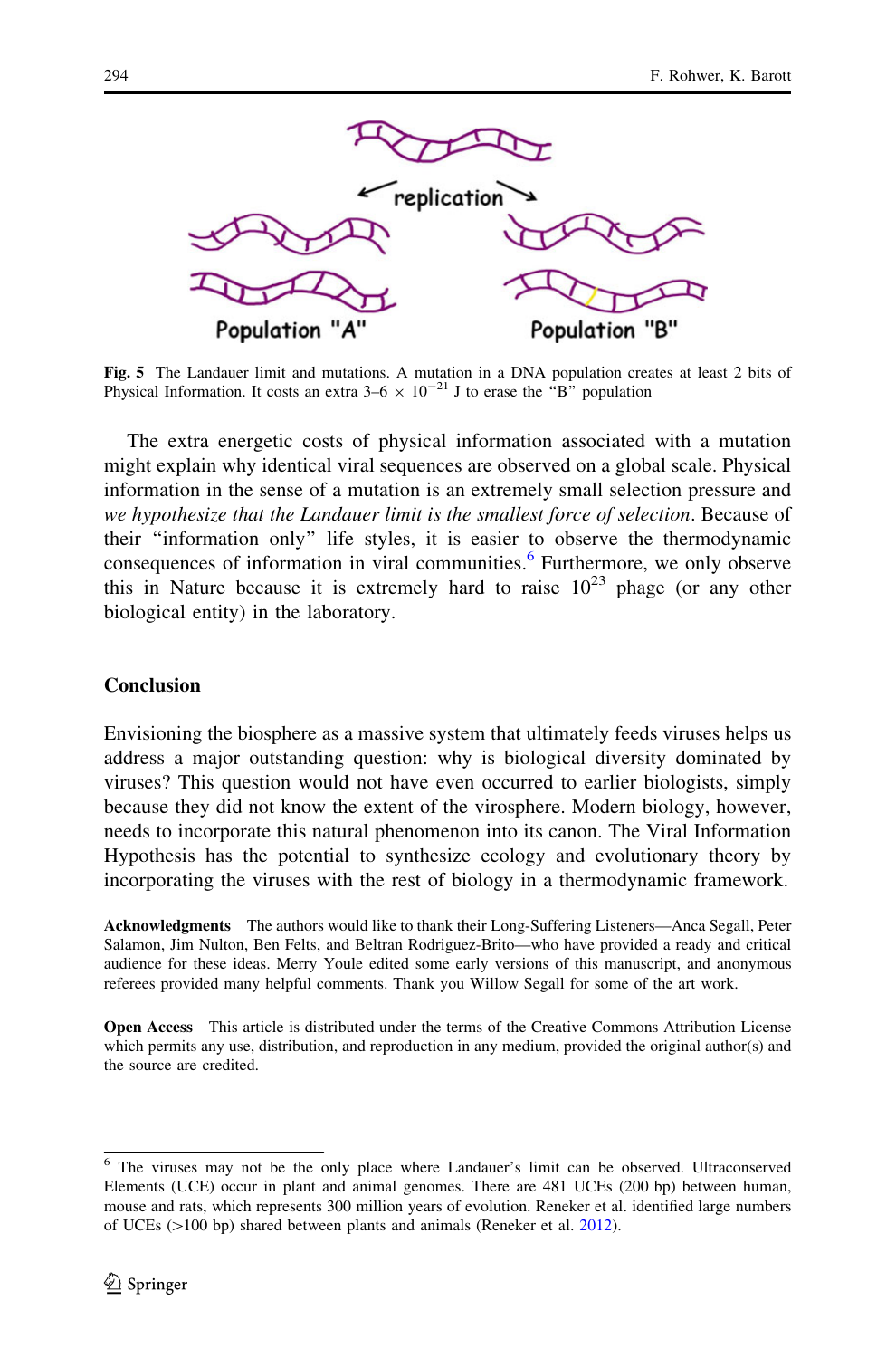#### <span id="page-14-0"></span>**References**

- Ackermann HW (2001) Frequency of morphological phage descriptions in the year 2000. Arch Virol 146:843–857
- Ackermann H-W (2007) 5500 phages examined in the electron microscope. Arch Virol 152:227–243
- Angly FE, Felts B, Breitbart M, Salamon P, Edwards RA, Carlson C, Chan AM, Haynes M, Kelley S, Liu H, Mahaffy JM, Mueller JE, Nulton J, Olson R, Parsons R, Rayhawk S, Suttle CA, Rohwer F (2006) The marine viromes of four oceanic regions. PLoS Biol 4:e368
- Bergh Ø, BØrsheim KY, Bratbak G, Heldal M (1989) High abundance of viruses found in aquatic environments. Nature 340:467–468
- Bérut A, Arakelyan A, Petrosyan A, Ciliberto S, Dillenschneider R, Lutz E (2012) Experimental verification of Landauer/'s principle linking information and thermodynamics. Nature 483:187–189
- Bos L (1999) Beijerinck's work on tobacco mosaic virus: historical context and legacy. Phil Trans R Soc Lond B 354:675–685
- Bradley DE (1965) The morphology and physiology of bacteriophages as revealed by the electron microscope. J R Microsc Soc 84:257–316
- Bratbak G, Heldal M, Norland S, Thingstad TF (1990) Viruses as partners in spring bloom microbial trophodynamics. Appl Environ Microbiol 56:1400–1405
- Breitbart M, Salamon P, Andresen B, Mahaffy JM, Segall AM, Mead D, Azam F, Rohwer F (2002) Genomic analysis of uncultured marine viral communities. Proc Natl Acad Sci USA 99:14250–14255
- Breitbart M, Miyake JH, Rohwer F (2004) Global distribution of nearly identical phage-encoded DNA sequences. FEMS Microbiol Lett 236:249–256
- Casas V, Miyake J, Balsley H, Roark J, Telles S, Leeds S, Zurita I, Breitbart M, Bartlett D, Azam F, Rohwer F (2006) Widespread occurrence of phage-encoded exotoxin genes in terrestrial and aquatic environments in Southern California. FEMS Microbiol Lett 261:141–149
- Chapelle FH, O'Neill K, Bradley PM, Methe BA, Ciufo SA, Knobel LL, Lovley DR (2002) A hydrogenbased subsurface microbial community dominated by methanogens. Nature 415:312–315
- Clifton CE, Madison RR (1931) Studies on the electrical charge of bacteriophage. J Bacteriol 22:255–260
- d'Herelle FH (1917) Sur un microbe invisible antagoniste des bacilles dysenteriques. Comptes rendus Acad Sci 165:373–375
- De Groot G, Greve J, Block J (1977) Transient electric birefringence of the bacteriophages T3 and T7. Biopolymers 16:639–654
- Delbrück M (1940) Adsorption of bacteriophage under various physiological conditions of the host. J Gen Physiol 23:631–642
- Dinsdale EA, Edwards RA, Hall D, Angly F, Breitbart M, Brulc JM, Furlan M, Desnues C, Haynes M, Li L, McDaniel L, Moran MA, Nelson KE, Nilsson C, Olson R, Paul J, Brito BR, Ruan Y, Swan BK, Stevens R, Valentine DL, Thurber RV, Wegley L, White BA, Rohwer F (2008) Functional metagenomic profiling of nine biomes. Nature 452:629–632
- Djamali E, Nulton JD, Turner PJ, Rohwer F, Salamon P (2012) Heat output by marine microbial and viral communities. J Non-Equilib Thermodyn 37:291–313
- Fauquet CM, Mayo MA, Maniloff J, Desselberger U, Ball LA et al (2005) Virus taxonomy: VIIIth report of the international committee on taxonomy of viruses. Elsevier Academic Press
- Fuhrman JA (1999) Marine viruses and their biogeochemical and ecological effects. Nature 399:541–548 Fuhrman JA, Campbell L (1998) Microbial microdiversity. Nature 393:410–411
- Gold T (1992) The deep, hot biosphere. Proc Natl Acad Sci USA 89:6045–6049
- Hara S, Terauchi K, Koike I (1991) Abundance of viruses in marine waters: assessment by epifluorescence and transmission electron microscopy. Appl Environ Microbiol 57:2731–2734
- Heller KJ (1992) Molecular interaction between bacteriophage and the gram-negative cell envelope. Archives Microbiol 158:235–248
- Hung PP, Ling CM, Overby LR (1969) Self-assembly of Qbeta and MS2 phage particles: possible function of initiation complexes. Science 166:1638–1640
- Kanamaru S, Leiman PG, Kostyuchenko VA, Chipman PR, Mesyanzhinov VV, Arisaka F, Rossmann MG et al (2002) Structure of the cell-puncturing device of bacteriophage T 4. Nature 415:553–557
- Kindt J, Tzlil S, Ben-Shaul A, Gelbart WM (2001) DNA packaging and ejection forces in bacteriophage. Proc Natl Acad Sci USA 98:13671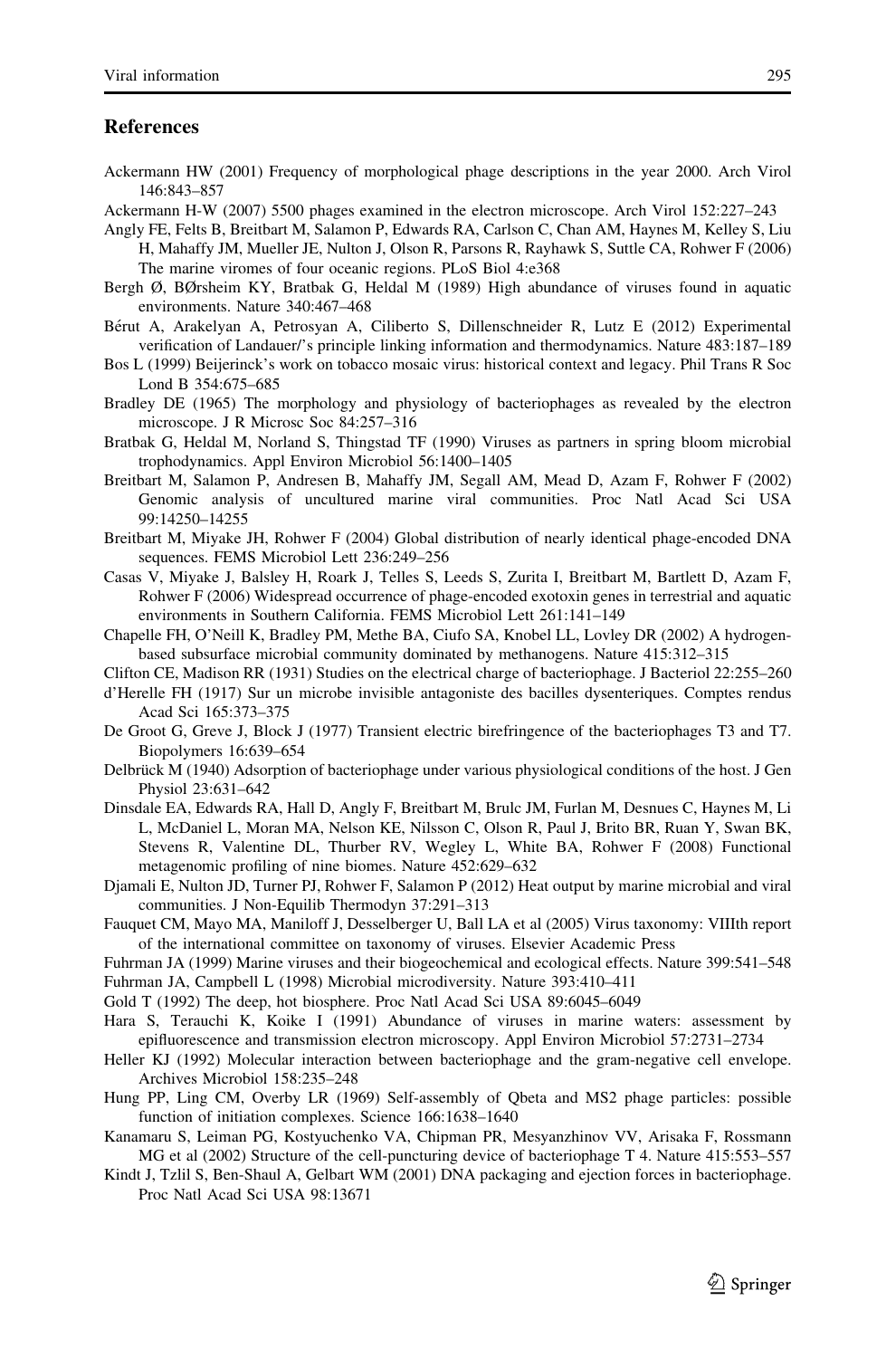- <span id="page-15-0"></span>Klug A (1999) The tobacco mosaic virus particle: structure and assembly. Phil Trans R Soc Lond B 354:531–535
- Kosturko LD, Hogan M, Dattagupta N (1979) Structure of DNA within three isometric bacteriophages. Cell 16:515–522
- Krueger AP (1931) The sorption of bacteriophage by living and dead susceptible bacteria. J Gen Physiol 14:493–516
- Krueger AP, Ritter RC, Smith SP (1929) The electrical charge of bacteriophage. J Exp Med 50:739–746
- Kushner DJ (1969) Self-assembly of biological structures. Bacteriol Rev 33:302–345
- Landauer R (1996) The physical nature of information. Phys Lett A 217:188–193
- Lebeurier G, Nicolaieff A, Richards KE (1977) Inside-out model for self-assembly of tobacco mosaic virus. Proc Natl Acad Sci USA 74:149–153
- Leiman PG, Chipman PR, Kostyuchenko VA, Mesyanzhinov VV, Rossmann MG (2004) Threedimensional rearrangement of proteins in the tail of bacteriophage T4 on infection of its host. Cell 118:419–429
- Letellier L, Boulanger P, Plançon L, Jacquot P, Santamaria M et al (2004) Main features on tailed phage, host recognition and DNA uptake. Front Biosci 9:1228–1339
- Lotz W, Acker G, Schmitt R (1977) Bacteriophage 7–7-1 adsorbs to the complex flagella of Rhizobium lupini H13–3. J Gen Virol 34:9–17
- Marhaver KL, Edwards RA, Rohwer F (2008) Viral communities associated with healthy and bleaching corals. Environ Microbiol 10:2277–2286
- Meysman FJR, Bruers S (2007) A thermodynamic perspective on food webs: quantifying entropy production within detrital-based ecosystems. J Theor Biol 249:124–139
- Noble RT, Fuhrman JA (1998) Use of SYBR Green I for rapid epifluorescence counts of marine viruses and bacteria. Aquat Microb Ecol 14:113–118
- Pace N, Stahl D, Lane D, Olsen G (1986) The analysis of natural microbial populations by rRNA sequences. Adv Microb Ecol 9:1–55
- Patten NL, Harrison PL, Mitchell JG (2008) Prevalence of virus-like particles within a staghorn scleractinian coral (Acropora muricata) from the Great Barrier Reef. Coral Reefs 27:569–580
- Reneker J, Lyons E, Conant GC, Pires JC, Freeling M, Shyu C-R, Korkin D (2012) Long identical multispecies elements in plant and animal genomes. Proc Natl Acad Sci USA. doi[:10.1073/](http://dx.doi.org/10.1073/pnas.1121356109) [pnas.1121356109](http://dx.doi.org/10.1073/pnas.1121356109)
- Rodriguez-Brito B, Li L, Wegley L, Furlan M, Angly F, Breitbart M, Buchanan J, Desnues C, Dinsdale E, Edwards R, Felts B, Haynes M, Liu H, Lipson D, Mahaffy J, Martin-Cuadrado AB, Mira A, Nulton J, Pa|[scaron]|i|[cacute]| L, Rayhawk S, Rodriguez-Mueller J, Rodriguez-Valera F, Salamon P, Srinagesh S, Thingstad TF, Tran T, Thurber RV, Willner D, Youle M, Rohwer F (2010) Viral and microbial community dynamics in four aquatic environments. ISME J 4:739–751
- Rohwer F, Edwards R (2002) The Phage Proteomic Tree: a genome-based taxonomy for phage. J Bacteriol 184:4529–4535
- Schade SZ, Adler J, Ris H (1967) How Bacteriophage  $\chi$  attacks motile bacteria. J Virol 1:599–609
- Serwer P, Pichler ME (1978) Electrophoresis of bacteriophage T7 and T7 capsids in agarose gels. J Virol 28:917–928
- Short CM, Suttle CA (2005) Nearly identical bacteriophage structural gene sequences are widely distributed in both marine and freshwater environments. Appl Environ Microbiol 71:480–486
- Steward GF, Montiel JL, Azam F (2000) Genome size distributions indicate variability and similarities among marine viral assemblages from diverse environments. Limnol Oceanogr 45:1697–1706
- Szilard L (1929) über die Entropieverminderung in einem thermodynamischen System bei Eingriffen intelligenter Wesen. Zeitschrift für Physik A Hadrons and Nuclei 53:840–856
- Todd C (1927) On the electrical behaviour of the bacteriophage. Br J Exp Pathol 8:369
- Toyabe S, Sagawa T, Ueda M, Muneyuki E, Sano M (2010) Experimental demonstration of informationto-energy conversion and validation of the generalized Jarzynski equality. Nat Phys 6:988–992
- Tribus M (1961) Thermostactics and thermodynamics. D. van Nostrand, Princeton
- Twort FW (1915) An investigation on the nature of ultra-microscopic viruses. The Lancet 186:1241–1243
- Vallino JJ (2010) Ecosystem biogeochemistry considered as a distributed metabolic network ordered by maximum entropy production. Phil Trans R Soc B 365:1417–1427
- Van Valen L (1974) Molecular evolution as predicted by natural selection. J Molec Evol 3:89–101 Weinbauer MG (2004) Ecology of prokaryotic viruses. FEMS Microbiol Rev 28:127–181
- Whitman WB, Coleman DC, Wiebe WJ (1998) Prokaryotes: the unseen majority. Proc Natl Acad Sci USA 95:6578–6583